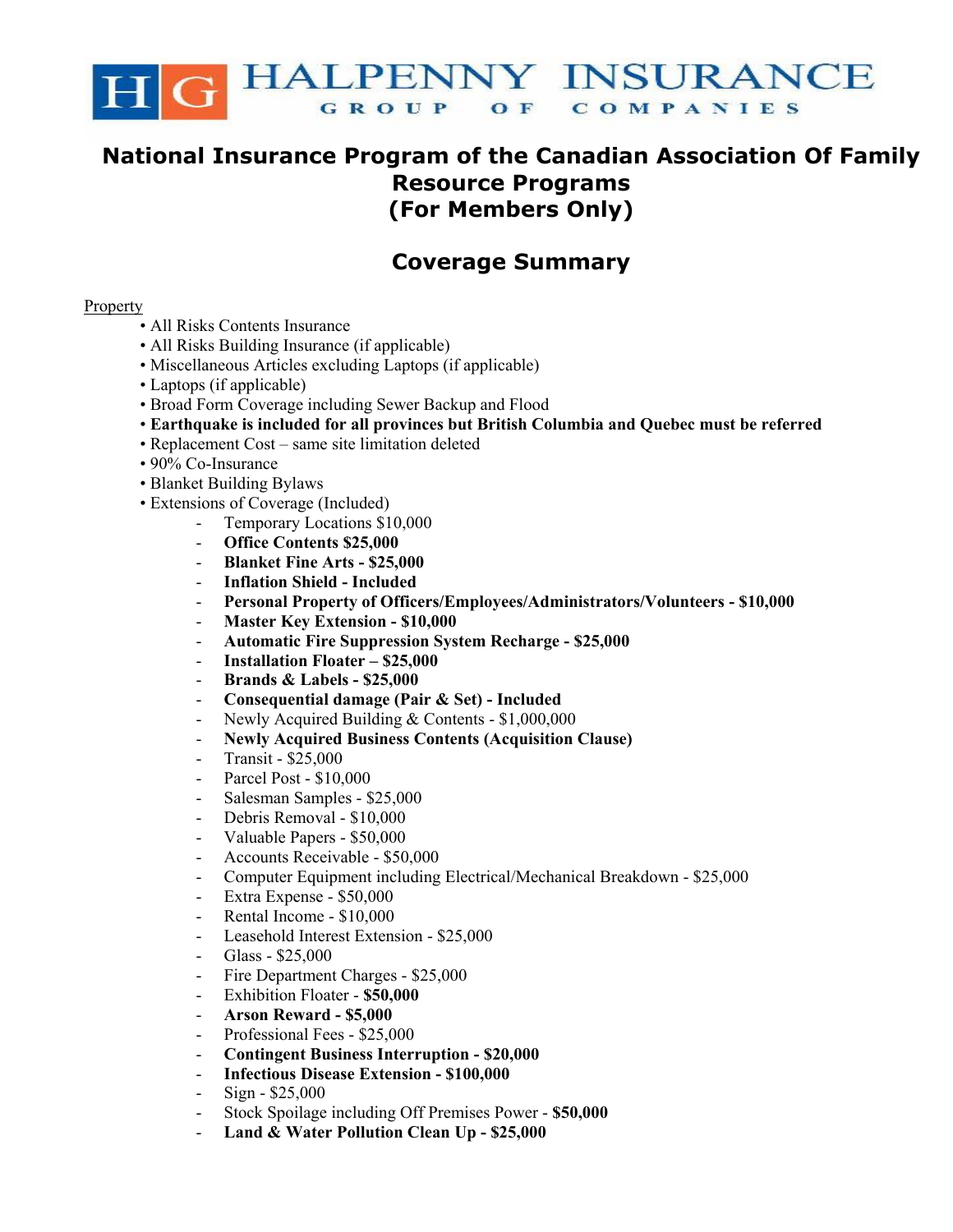- \$1,000 Deductible
- \$5,000 Deductible on Sewer Backup
- \$10,000 Deductible on Flood
- **5% or \$50,000 Deductible on Earthquake**

### Crime

- Employee Dishonesty Bond **\$50,000 Now includes volunteers**
- Broad Form Money & Securities **\$10,000** (Inside & Outside coverage including Overnight)
- **Customer Interest Bond including Volunteers \$10,000**
- Depositors Forgery **\$25,000**
- Counterfeit Paper & Money Currency **\$25,000**
- Incoming Cheque Forgery \$5,000
- **Credit Card Forgery \$25,000**
- Damage to building by Burglary **\$10,000**
- \$1,000 Deductible

## Commercial General Liability - \$2,000,000

- Occurrence Form
- General Gross Aggregate \$5,000,000
- Premises, Property & Operations
- Products & Completed Operations
- Personal Injury Nil Participation
- Employees & Volunteers as Additional Named Insured
- Occurrence Property Damage
- Broad Form Property Damage
- Blanket Written Contractual
- Medical Payments \$5,000 per occurrence
- Intentional Bodily Injury to Protect Person & Property
- Cross Liability
- Owners & Contractors Protective
- Non-Owned Automobile including OEF #94 \$50,000/\$500 Deductible
- OEF #96 Contractual Liability Endorsement
- Incidental Medical Malpractice
- Tenants Legal Liability, Broad Form \$500,000
- Employee Benefits Liability \$250,000 (Claims Made)
- Advertising Liability \$2,000,000
- Employers Liability **\$2,000,000** covering office personnel only
- Voluntary Compensation (Office employees only) **\$200/week**
- Misinterpretation of Dates Exclusion
- Terrorism Exclusion
- Fungi Exclusion
- Liquor Liability Exclusion
- Abuse/Harassment Exclusion
- Specific Operations Exclusion includes
	- Horseback Riding
	- Rock Climbing
	- Roller Skating/Blading with Ramps
	- Skiing (Downhill or Cross Country)
	- Water Slides and/or Amusement Parks
	- White Water Rafting
	- Inflatable Bouncers
	- Paintball
	- Liquor Exposures
	- Internet Sales
- \$500 Deductible